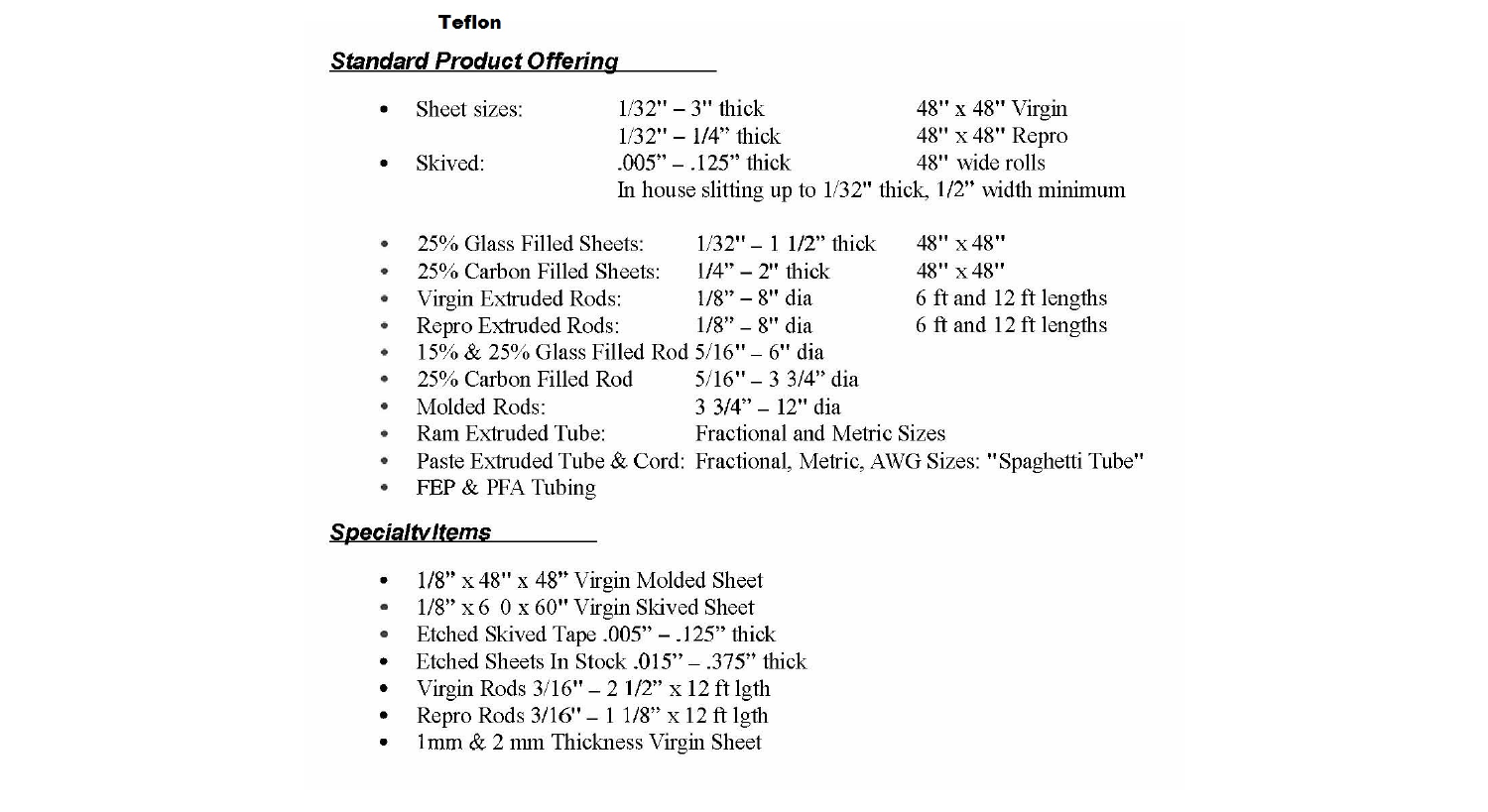**Thickness and Weight of PTFE sheet Per Square Foot** 

| <b>Thickness</b><br>(Inches)                                                                 | Lbs. Per<br>Square Foot<br>$(12" \times 12")$                                  | <b>Thickness</b><br>(Inches)                                                                                        | Lbs. Per<br>Square Foot<br>$(12" \times 12")$ |  |
|----------------------------------------------------------------------------------------------|--------------------------------------------------------------------------------|---------------------------------------------------------------------------------------------------------------------|-----------------------------------------------|--|
| 3/16                                                                                         | 2.25                                                                           | 11/2                                                                                                                | 18.00                                         |  |
| 1/4                                                                                          | 3.00                                                                           | 13/4                                                                                                                | 21.00                                         |  |
| 3/8                                                                                          | 4.50                                                                           | 2                                                                                                                   | 24.00                                         |  |
| 1/2                                                                                          | 6.00                                                                           | 3                                                                                                                   | 36.00                                         |  |
| 5/8                                                                                          | 7.50                                                                           | 4                                                                                                                   | 48.00                                         |  |
| 3/4                                                                                          | 9.00                                                                           | 5                                                                                                                   | 60.00                                         |  |
| $\mathbf{1}$                                                                                 | 12.00                                                                          | 6                                                                                                                   | 72.00                                         |  |
| 11/4                                                                                         | 15.00                                                                          | 7                                                                                                                   | 84.00                                         |  |
| (Width x Length)<br>$12" \times 12"$<br>18" x 18"<br>$24" \times 24"$<br>24" x 30" 40" x 40" | Molded PTFE Sheet Sizes<br>$30'' \times 30''$<br>36" x 36"<br>$36" \times 48"$ | <b>Standard Thickness</b><br>Tolerances<br>Thickness Tolerance (+/-)<br>3/16" to 1"<br>8%<br>$11/8"$ to $7"$<br>10% |                                               |  |
| $24" \times 48"$                                                                             | 48" x 48"                                                                      |                                                                                                                     |                                               |  |

ł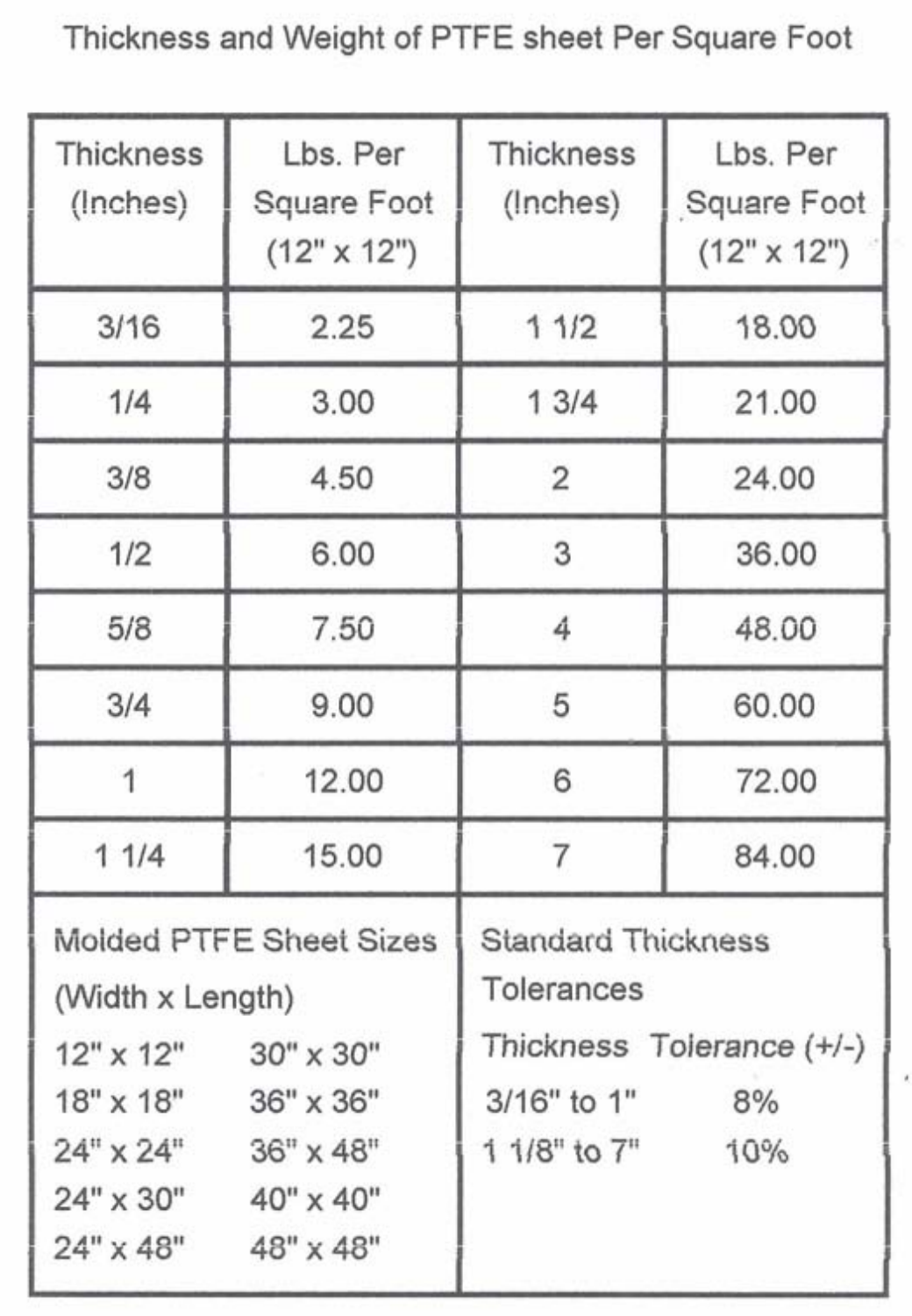| Diameter OD<br>(Inches)                                                                                                                                | Lbs. Per<br>Foot                                                                                                                                             | Diameter OD<br>(Inches)                                                                                                                                                  | Lbs. Per<br>Foot                                                                                                                                                                            |
|--------------------------------------------------------------------------------------------------------------------------------------------------------|--------------------------------------------------------------------------------------------------------------------------------------------------------------|--------------------------------------------------------------------------------------------------------------------------------------------------------------------------|---------------------------------------------------------------------------------------------------------------------------------------------------------------------------------------------|
| 1/8<br>5/32<br>3/16<br>7/32<br>1/4<br>9/32<br>5/16<br>11/32<br>3/8<br>7/16<br>1/2<br>9/16<br>5/8<br>11/16<br>3/4<br>13/16<br>7/8<br>15/16<br>1<br>11/8 | .012<br>.018<br>.026<br>.035<br>.047<br>.058<br>.073<br>.087<br>.104<br>.142<br>.185<br>.233<br>.288<br>.348<br>.414<br>.486<br>.563<br>.690<br>.734<br>.929 | 11/4<br>13/8<br>11/2<br>15/8<br>13/4<br>17/8<br>$\overline{2}$<br>21/8<br>21/4<br>23/8<br>21/2<br>25/8<br>23/4<br>27/8<br>3<br>31/4<br>31/2<br>33/4<br>4<br>41/4<br>41/2 | 1.150<br>1.390<br>1.650<br>1.940<br>2.240<br>2.580<br>2.930<br>3.310<br>3.710<br>4.430<br>4.570<br>5.400<br>5.500<br>6,500<br>7.070<br>8.300<br>9.600<br>11,000<br>12.500<br>13.75<br>15.30 |
| <b>Extruded PTFE Rod Lengths</b><br>6' 8 12'<br>Material Types:<br>Virgin, Reprocessed,<br>Glass-fill,                                                 |                                                                                                                                                              | <b>Extruded PTFE Rod Tolerances</b><br>Diameter (OD)<br>(Inches)<br>Up to 1<br>$1$ to $2$                                                                                | Tolerance<br>(Inches)<br>$+ .005 - .000$<br>$+ .010 - .000$                                                                                                                                 |

### **Diameter** & **Weight of PTFE rod Per Foot**

## l.php

# 2/12/2007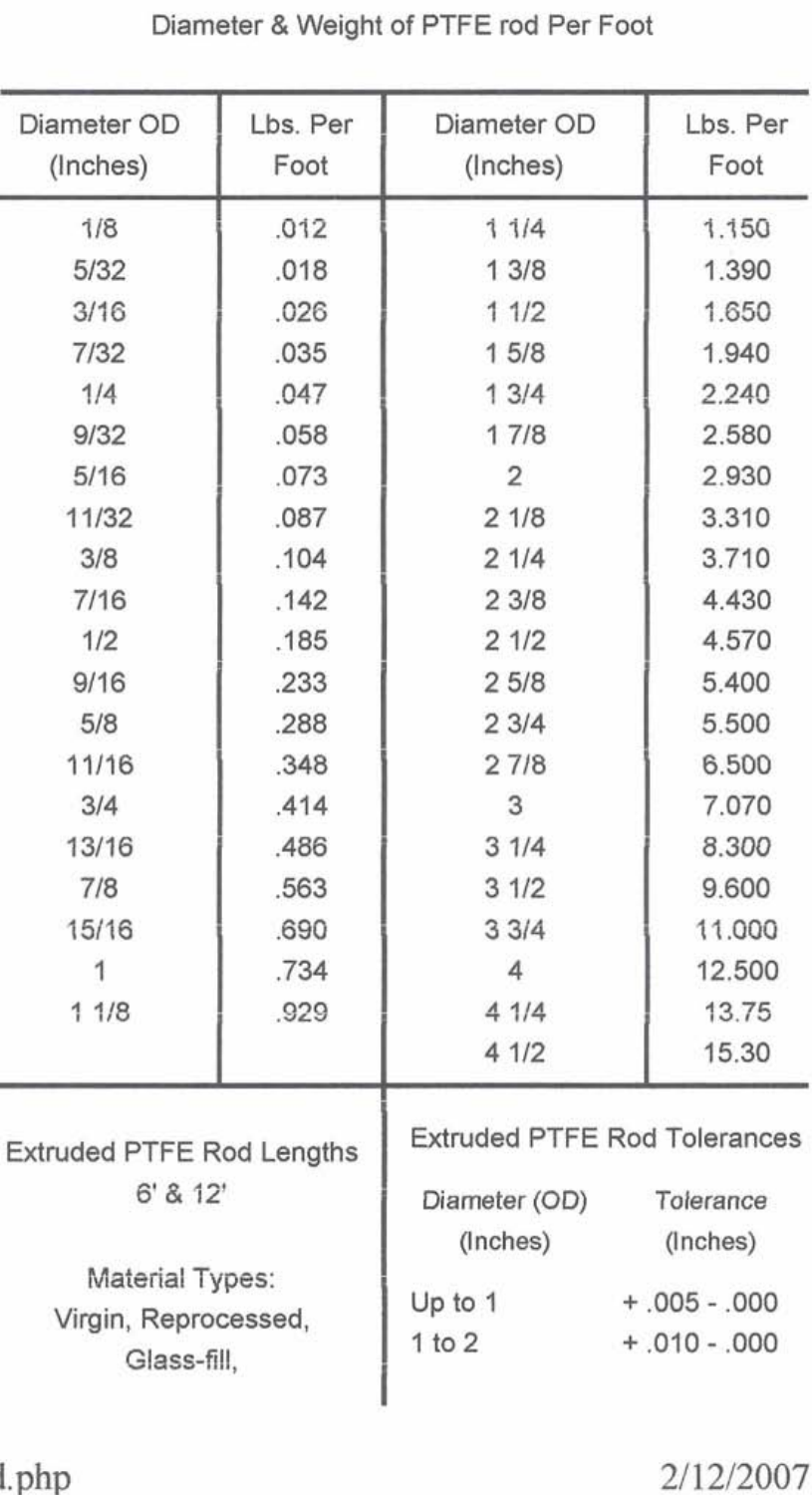|                                                        | Diameter (Inches)                                                        |                                              |
|--------------------------------------------------------|--------------------------------------------------------------------------|----------------------------------------------|
| 3/4                                                    | 33/4                                                                     | 81/2                                         |
| 1                                                      | $\overline{4}$                                                           | 8 3/4                                        |
| 11/8                                                   | 41/8                                                                     | 9                                            |
| 11/4                                                   | 41/4                                                                     | 91/4                                         |
| 13/8                                                   | 4 3/8                                                                    | 93/8                                         |
| 11/2                                                   | 41/2                                                                     | 91/2                                         |
| 15/8                                                   | 43/4                                                                     | 10 1/4                                       |
| 13/4                                                   | 5                                                                        | 101/2                                        |
| 17/8                                                   | 51/4                                                                     | 11                                           |
| $\overline{2}$                                         | 53/8                                                                     | 111/4                                        |
| 21/16                                                  | 51/2                                                                     | 111/2                                        |
| 21/8                                                   | 55/8                                                                     | 11 5/8                                       |
| 21/4                                                   | 53/4                                                                     | 12                                           |
| 23/8                                                   | 6                                                                        | 121/2                                        |
| 21/2                                                   | 61/4                                                                     | 12 5/8                                       |
| 25/8                                                   | 6 3/8                                                                    | 13 3/4                                       |
| 23/4                                                   | 6 3/4                                                                    | 14                                           |
| 27/8                                                   | $\overline{7}$                                                           | 15 1/2                                       |
| 3                                                      | 71/4                                                                     | 18 1/4                                       |
| 31/8                                                   | 71/2                                                                     | 18 1/2                                       |
| 31/4                                                   | 73/4                                                                     | 201/4                                        |
| 31/2                                                   | 8                                                                        | 20 1/2                                       |
| 35/8                                                   | 81/4                                                                     |                                              |
| Tolerances of PTFE Molded Rod<br>Diameter<br>Tolerance | Molded Rod Lengths<br>3", 6", 12", up to 18"<br>Other lengths available. |                                              |
| (inches) (inches)                                      |                                                                          |                                              |
| 1 to 3                                                 | $+ .187 - .000$                                                          | Material Types:                              |
| Over 3 to 5 + .250 - .000<br>Over 8 to 12              | $+.500-.000$                                                             | Virgin, Glass-fill,<br>ENFLON® (filled PTFE) |
|                                                        |                                                                          |                                              |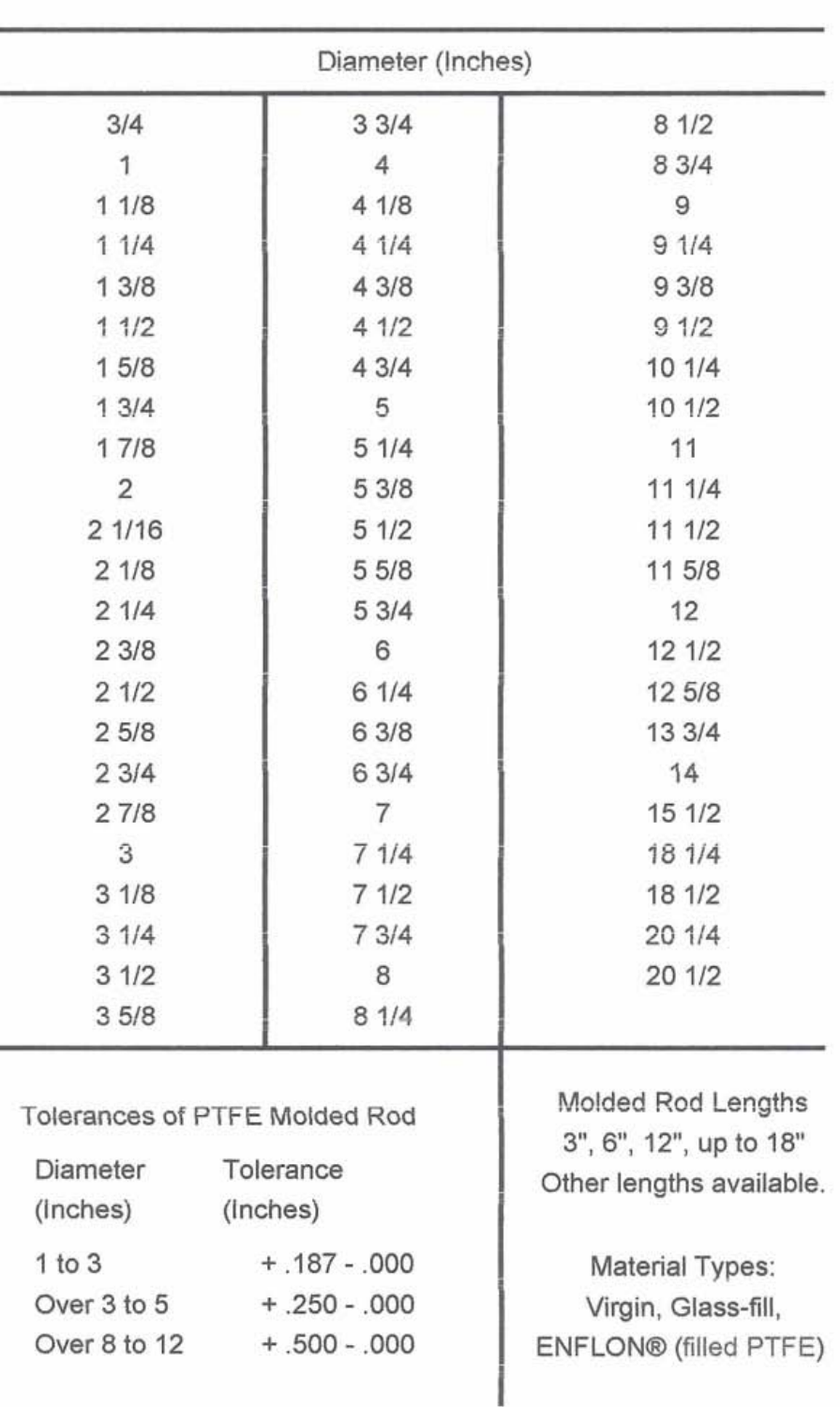|                                                        | 11/16 x 1/4           | $1 \times 3/8$    | 1 3/8 x 13/16                                                 | $13/4 \times 13/8$      | $21/4 \times 11/8$ | 2 3/4 x 1 1/2      |         |   |
|--------------------------------------------------------|-----------------------|-------------------|---------------------------------------------------------------|-------------------------|--------------------|--------------------|---------|---|
|                                                        | 11/16 x 5/16          | $1 \times 7/16$   | 1 3/8 x 7/8                                                   | $17/8 \times 1/4$       | $21/4 \times 11/4$ | 2 3/4 x 1 5/8      |         |   |
|                                                        | 11/16 x 3/8           | $1 \times 1/2$    | 1 3/8 x 15/16                                                 | 17/8 x 3/8              | $21/4 \times 13/8$ | 2 3/4 x 1 3/4      |         |   |
|                                                        | 11/16 x 7/16          | $1 \times 9/16$   | $13/8 \times 1$                                               | $17/8 \times 1/2$       | $21/4 \times 11/2$ | $23/4 \times 2$    |         | z |
|                                                        | $3/4 \times 1/8$      | $1 \times 5/8$    | 1 3/8 x 1 1/16                                                | 17/8 x 5/8              | $21/4 \times 15/8$ | 2 3/4 x 2 1/8      |         |   |
|                                                        | $3/4 \times 3/16$     | 1 x 11/16         | $13/8 \times 11/8$                                            | 17/8 x 3/4              | 2 1/4 x 1 3/4      | 2 3/4 x 2 1/4      |         |   |
|                                                        | $3/4 \times 1/4$      | $1 \times 3/4$    | $11/2 \times 1/4$                                             | 17/8 x 7/8              | $21/4 \times 17/8$ | 2 3/4 x 2 3/8      |         |   |
|                                                        | $3/4 \times 5/16$     | 1 x 15/16         | 1 1/2 x 5/16                                                  | $17/8\times1$           | 2 3/8 x 1/2        | $27/8 \times 21/2$ |         |   |
|                                                        | $3/4 \times 3/8$      | $11/8 \times 1/4$ | $11/2 \times 3/8$                                             | $17/8 \times 11/8$      | $23/8 \times 5/8$  | $27/8 \times 2$    |         |   |
| Extruded PTFE Tube Length<br>6' 8.12'                  |                       |                   | <b>Extruded PTFE Tubing Toleran</b><br>Tolerance +/- (Inches) |                         |                    |                    |         |   |
| Material Types:<br>Virgin, Reprocessed,<br>Glass-fill, |                       |                   |                                                               | Diameter<br>(OD) Inches |                    | ID                 |         | C |
|                                                        | ENFLON® (filled PTFE) |                   |                                                               | Up to $1"$              |                    | $+.000-.025$       | $+.032$ |   |
|                                                        |                       |                   |                                                               |                         |                    |                    |         |   |

Over 2 1/2" +.000 -.125 +.125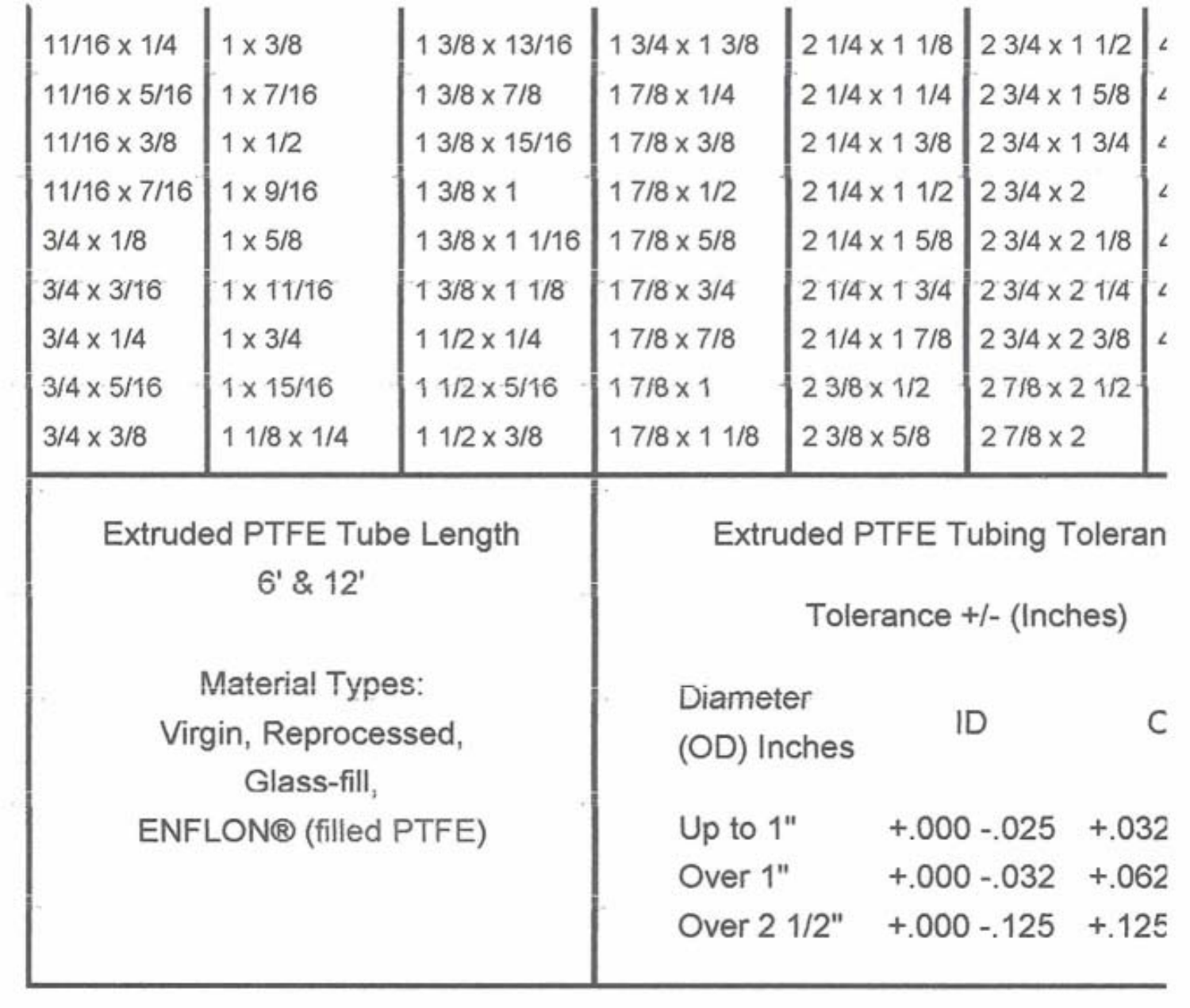| PTFE Tubing Dimensions: OD x ID |                    |                      |                    |                    |                    |                         |
|---------------------------------|--------------------|----------------------|--------------------|--------------------|--------------------|-------------------------|
| $1/4 \times 1/16$               | $3/4 \times 7/16$  | 1 1/8 x 5/16         | $11/2 \times 7/16$ | $17/8 \times 11/4$ | $23/8 \times 3/4$  |                         |
| $1/4 \times 1/8$                | $3/4 \times 1/2$   | 1 1/8 x 3/8          | $11/2 \times 1/2$  | 17/8 x 13/8        | 2 3/8 x 7/8        |                         |
| $5/16 \times 1/16$              | 3/4 x 9/16         | 1 1/8 x 7/16         | 1 1/2 x 9/16       | 17/8 x 1 1/2       | $23/8 \times 1$    |                         |
| $5/16 \times 1/8$               | 13/16 x 1/8        | $11/8 \times 1/2$    | $11/2 \times 5/8$  | $2 \times 1/4$     | 2 3/8 x 1 1/8      |                         |
| $5/16 \times 3/16$              | 13/16 x 3/16       | 1 1/8 x 9/16         | 1 1/2 x 11/16      | $2 \times 3/8$     | 2 3/8 x 1 1/4      |                         |
| $3/8 \times 1/16$               | 13/16 x 1/4        | 1 1/8 x 5/8          | $11/2 \times 3/4$  | $2 \times 1/2$     | 2 3/8 x 1 3/8      |                         |
| $3/8 \times 1/8$                | 13/16 x 5/16       | 1 1/8 x 11/16        | 1 1/2 x 13/16      | $2 \times 5/8$     | 2 3/8 x 1 1/2      |                         |
| $3/8 \times 3/16$               | 13/16 x 3/8        | 1 1/8 x 3/4          | 1 1/2 x 7/8        | $2 \times 3/4$     | 2 3/8 x 1 5/8      |                         |
| $3/8 \times 1/4$                | 13/16 x 7/16       | 1 1/8 x 13/16        | 1 1/2 x 15/16      | $2 \times 7/8$     | 2 3/8 x 1 3/4      |                         |
| 7/16 x 1/8                      | 13/16 x 1/2        | 1 1/8 x 7/8          | $11/2 \times 1$    | 2x1                | 2 3/8 x 1 7/8      |                         |
| 7/16 x 3/16                     | 13/16 x 9/16       | $11/4 \times 1/4$    | 1 1/2 x 1 1/16     | $2 \times 11/8$    | $23/8 \times 2$    |                         |
| 7/16 x 1/4                      | 13/16 x 5/8        | 1 1/4 x 5/16         | $11/2 \times 11/8$ | $2 \times 11/4$    | $21/2 \times 1/2$  |                         |
| 7/16 x 5/16                     | $7/8 \times 1/8$   | $11/4 \times 3/8$    | 1 1/2 x 1 3/16     | $2 \times 13/8$    | $21/2 \times 5/8$  |                         |
| $1/2 \times 1/16$               | 7/8 x 3/16         | 1 1/4 x 7/16         | $11/2 \times 11/4$ | $2 \times 11/2$    | $21/2 \times 3/4$  |                         |
| $1/2 \times 1/8$                | $7/8 \times 1/4$   | $11/4 \times 1/2$    | $15/8 \times 1/4$  | $2 \times 15/8$    | $21/2 \times 7/8$  |                         |
| $1/2 \times 3/16$               | 7/8 x 5/16         | 11/4 x 9/16          | 15/8 x 3/8         | $2 \times 13/4$    | $21/2 \times 1$    |                         |
| $1/2 \times 1/4$                | $7/8 \times 3/8$   | $11/4 \times 5/8$    | 1 5/8 x 1/2        | $21/8 \times 1/2$  | 2 1/2 x 1 1/8      |                         |
| $1/2 \times 5/16$               | 7/8 x 7/16         | 1 1/4 x 11/16        | 15/8 x 5/8         | $21/8 \times 5/8$  | $21/2 \times 11/4$ |                         |
| $1/2 \times 3/8$                | $7/8 \times 1/2$   | $11/4 \times 3/4$    | 1 5/8 x 3/4        | 2 1/8 x 3/4        | $21/2 \times 13/8$ |                         |
| $9/16 \times 1/8$               | $7/8 \times 9/16$  | $1.1/4 \times 13/16$ | $15/8 \times 7/8$  | $21/8 \times 7/8$  | $21/2 \times 11/2$ | ă                       |
| $9/16 \times 3/16$              | $7/8 \times 5/8$   | $11/4 \times 7/8$    | $15/8 \times 1$    | $21/8 \times 1$    | $21/2 \times 15/8$ |                         |
| $9/16 \times 1/4$               | $15/16 \times 1/8$ | 1 1/4 x 15/16        | 15/8 x 1 1/8       | 2 1/8 x 1 1/8      | $21/2 \times 13/4$ | ć                       |
| $9/16 \times 5/16$              | 15/16 x 3/16       | $11/4 \times 1$      | 15/8 x 1 1/4       | 2 1/8 x 1 1/4      | $21/2 \times 17/8$ |                         |
| $9/16 \times 3/8$               | 15/16 x 1/4        | $13/8 \times 1/4$    | $13/4 \times 1/4$  | $21/8 \times 13/8$ | $21/2 \times 2$    |                         |
| $5/8 \times 1/8$                | 15/16 x 5/16       | 1 3/8 x 5/16         | $13/4 \times 3/8$  | 2 1/8 x 1 1/2      | $25/8 \times 1$    |                         |
| $5/8 \times 3/16$               | 15/16 x 3/8        | 1 3/8 x 3/8          | $13/4 \times 1/2$  | $21/8 \times 15/8$ | 25/8 x 1 1/4       |                         |
| $5/8 \times 1/4$                | 15/16 x 1/2        | 1 3/8 x 7/16         | 1 3/4 x 5/8        | 2 1/8 x 1 3/4      | 25/8 x 1 1/2       |                         |
| $5/8 \times 5/16$               | 15/16 x 9/16       | 1 3/8 x 1/2          | $13/4 \times 3/4$  | $21/4 \times 1/2$  | 25/8 x 13/4        |                         |
| 5/8 x 3/8                       | 15/16 x 5/8        | 1 3/8 x 9/16         | 1 3/4 x 7/8        | $21/4 \times 5/8$  | $25/8 \times 2$    |                         |
| 5/8 x 7/16                      | 15/16 x 11/16      | 1 3/8 x 5/8          | $13/4 \times 1$    | 2 1/4 x 3/4        | 25/8 x 2 1/4       |                         |
| 11/16 x 1/8                     | $1 \times 1/4$     | 1 3/8 x 11/16        | 1 3/4 x 1 1/8      | $21/4 \times 7/8$  | $23/4 \times 1$    |                         |
| 11/16 x 3/16                    | $1 \times 5/16$    | 1 3/8 x 3/4          | $13/4 \times 11/4$ | $21/4 \times 1$    | 2 3/4 x 1 1/4      | $\overline{\mathbf{r}}$ |
|                                 |                    |                      |                    |                    |                    |                         |